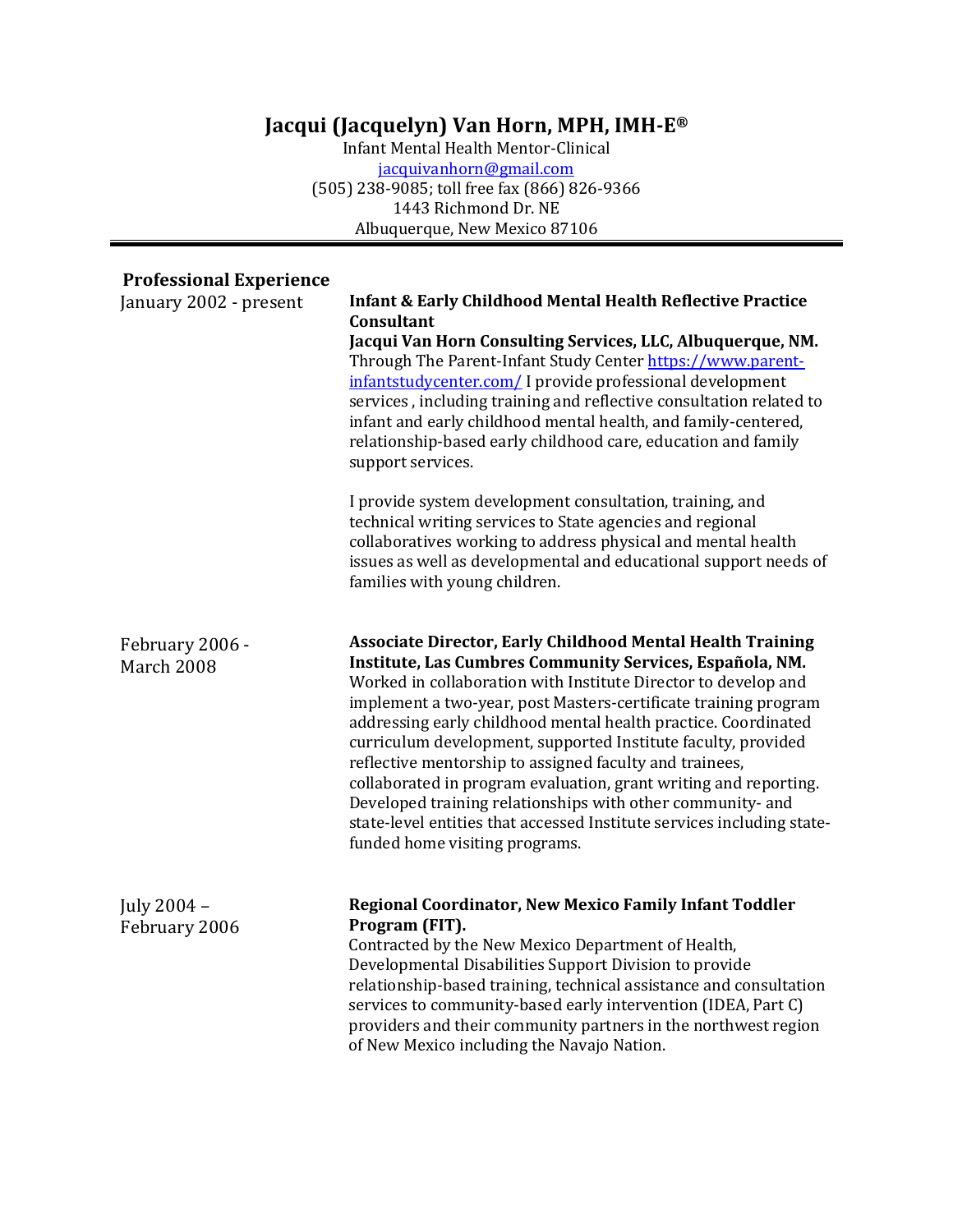| August 1997 -<br>May 2003         | Program Consultant, Early Childhood Network, University of<br>New Mexico Center for Development and Disability,<br>Albuquerque, NM.<br>Designed and provided customized, learner-responsive,<br>relationship-based training, technical assistance and consultation<br>to community-based early intervention programs contracting<br>with the New Mexico Family Infant Toddler Program (IDEA, Part<br>C). Established staff development needs assessment and program<br>planning process used throughout the state to enhance quality<br>service provision by qualified personnel. Wrote technical<br>assistance documents for statewide dissemination. Advised state<br>agency personnel regarding policy development and evidence-<br>based recommended practices.                                |
|-----------------------------------|----------------------------------------------------------------------------------------------------------------------------------------------------------------------------------------------------------------------------------------------------------------------------------------------------------------------------------------------------------------------------------------------------------------------------------------------------------------------------------------------------------------------------------------------------------------------------------------------------------------------------------------------------------------------------------------------------------------------------------------------------------------------------------------------------|
| September 1995-<br>September 1997 | Program Manager, DREAMS Program, University of New<br><b>Mexico Center for Development and Disability,</b><br>Albuquerque, NM.<br>Managed statewide early intervention (IDEA, Part C)<br>developmental therapy (occupational, physical and speech-<br>language therapies) program serving families with infants and<br>toddlers with, or at risk for developmental delays and who had<br>Individualized Family Service Plans (IFSPs). Developed proposals<br>for funding and managed budget. Provided oversight to Medicaid<br>billing and database management. Developed and processed<br>requests for proposals from community-based therapists who<br>would sub-contract to provide their services. Supported<br>independent sub-contractors and supervised program staff.                      |
| August 1990 -<br><b>July 1995</b> | Early Intervention Program Director, Alta Mira Specialized<br>Family Services, Albuquerque, NM.<br>Directed all aspects of this program, which as part of a private,<br>non-profit organization served over 200 families of infants and<br>toddlers each year in a three county area (both urban and rural).<br>Supervised a staff of 20 professionals who worked out of center-<br>based sites licensed as childcare facilities. Oversaw the provision<br>of home-based services and personally provided home-based<br>services to Spanish-speaking families. Coordinated efforts<br>through the Executive Director with a voluntary board of<br>directors. Successfully achieved and maintained accreditation<br>through the Commission on Accreditation of Rehabilitation<br>Facilities (CARF). |
| September 1989 -<br>May 1990      | Research Assistant, Carolina Policy Studies Institute, Frank<br>Porter Graham Child Development Center, University of<br>North Carolina at Chapel Hill, Chapel Hill, NC.<br>Provided assistance for studies of nationwide policy development<br>related to the establishment of early intervention (IDEA) service<br>systems throughout the United States. Completed literature<br>reviews, assisted with primary data analysis, and co-wrote<br>summary reports/policy alerts for nationwide dissemination.                                                                                                                                                                                                                                                                                       |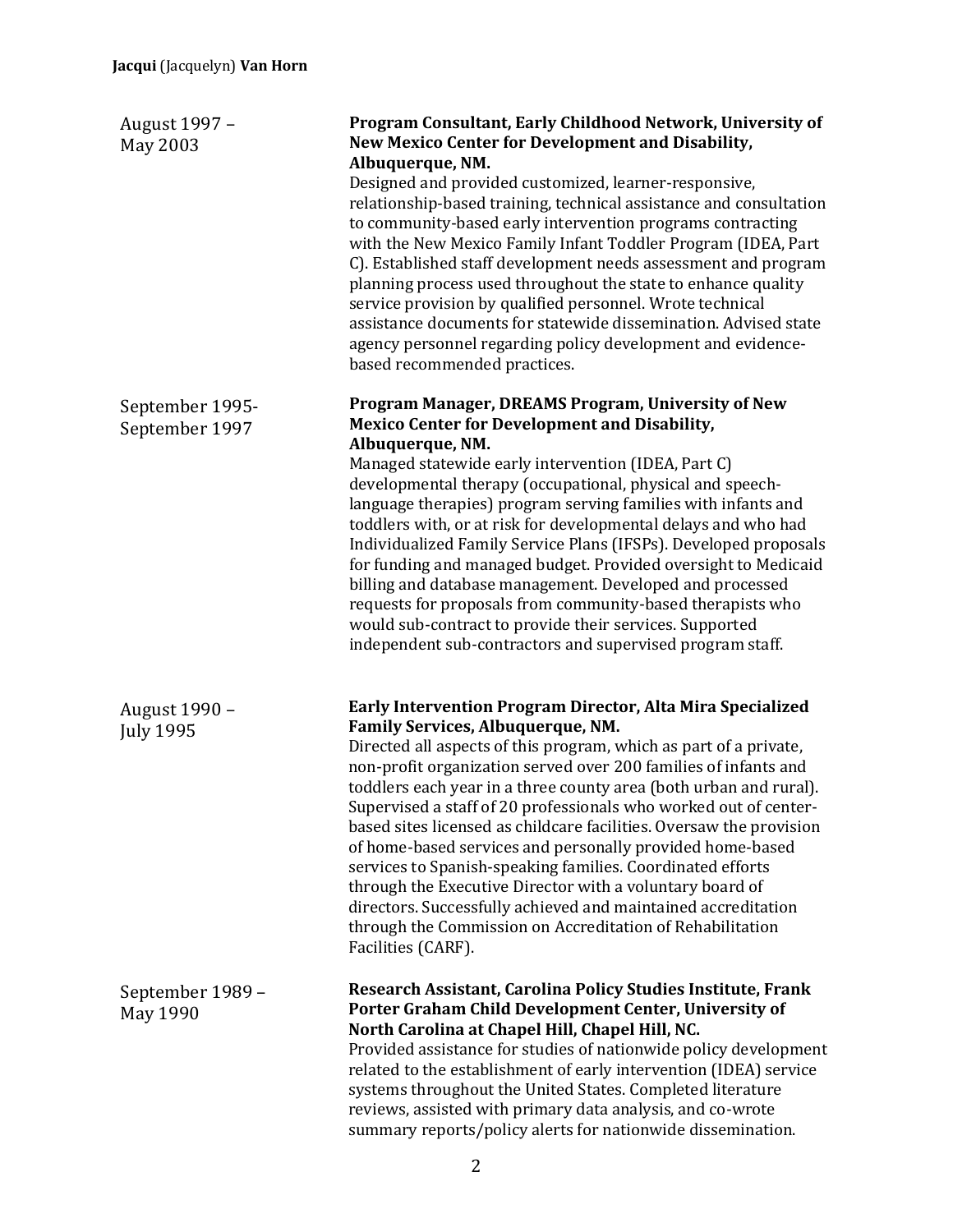| August 1987 -<br><b>July 1989</b> | Coordinator/Teacher, Child Development Program, The<br>Rehabilitation Center, Inc. (now LifeROOTS, Inc.),<br>Albuquerque, NM.                                                                                                                                                                                                                                                                                                                                                                                                                                                                                                                                                                                                            |
|-----------------------------------|------------------------------------------------------------------------------------------------------------------------------------------------------------------------------------------------------------------------------------------------------------------------------------------------------------------------------------------------------------------------------------------------------------------------------------------------------------------------------------------------------------------------------------------------------------------------------------------------------------------------------------------------------------------------------------------------------------------------------------------|
|                                   | Coordinated early intervention services (IDEA) for families of 30<br>infants and toddlers each year. Facilitated programming and<br>communication between parents, teachers and allied health<br>therapists. As part of a trans-disciplinary team, taught parent-<br>infant and toddler classes with Spanish- and English-speaking<br>families. Supervised program staff. Assisted therapists and<br>families with the coordination of prior approval and<br>reimbursement requests to Medicaid and other third-party<br>payers. Facilitated a major program change from a multi-<br>disciplinary, professional/child-centered model to a more trans-<br>disciplinary, family-responsive model of service delivery.                      |
| September 1984 -<br>December 1986 | <b>Special Education Teacher Trainer, United States Peace</b><br>Corps/Honduran Ministry of Public Education, Honduras.<br>Developed early childhood curricula. Trained parents and staff to<br>provide individualized assessments, develop, and implement<br>treatment plans. Developed and taught special education teacher<br>training courses and seminars at local (normal school) and<br>national (pedagogical university) levels. Coordinated professional<br>development component of the national special education<br>teacher-training program. Co-wrote successful proposal for the<br>formation of the Special Education Department within the<br>Ministry of Public Education. All activities were conducted in<br>Spanish. |
| June 1981 -<br><b>July 1984</b>   | Early Intervention Home Trainer/Teacher, Parent-Child<br>Program of the Development and Trainer Center, Inc., Eau<br>Claire, WI.<br>Provided home- and center-based developmental services to<br>infants, toddlers and their families. Completed periodic<br>assessments, wrote individualized service plans and progress<br>reports. Coordinated programming with county health and social<br>services personnel. Participated as a member of a trans-<br>disciplinary team and functioned as the lead teacher for the<br>center-based program. Served as cooperating teacher for Masters-<br>level university students completing their practica in early<br>childhood special education.                                              |
| <b>Education</b>                  |                                                                                                                                                                                                                                                                                                                                                                                                                                                                                                                                                                                                                                                                                                                                          |
| May 1990                          | <b>Master of Public Health (MPH).</b> University of North Carolina at<br>Chapel Hill, School of Public Health, Department of Maternal and<br>Child Health.                                                                                                                                                                                                                                                                                                                                                                                                                                                                                                                                                                               |
| May 1981                          | <b>Bachelor of Science in Education, Early Childhood Special</b><br>Education, University of Wisconsin at Whitewater.                                                                                                                                                                                                                                                                                                                                                                                                                                                                                                                                                                                                                    |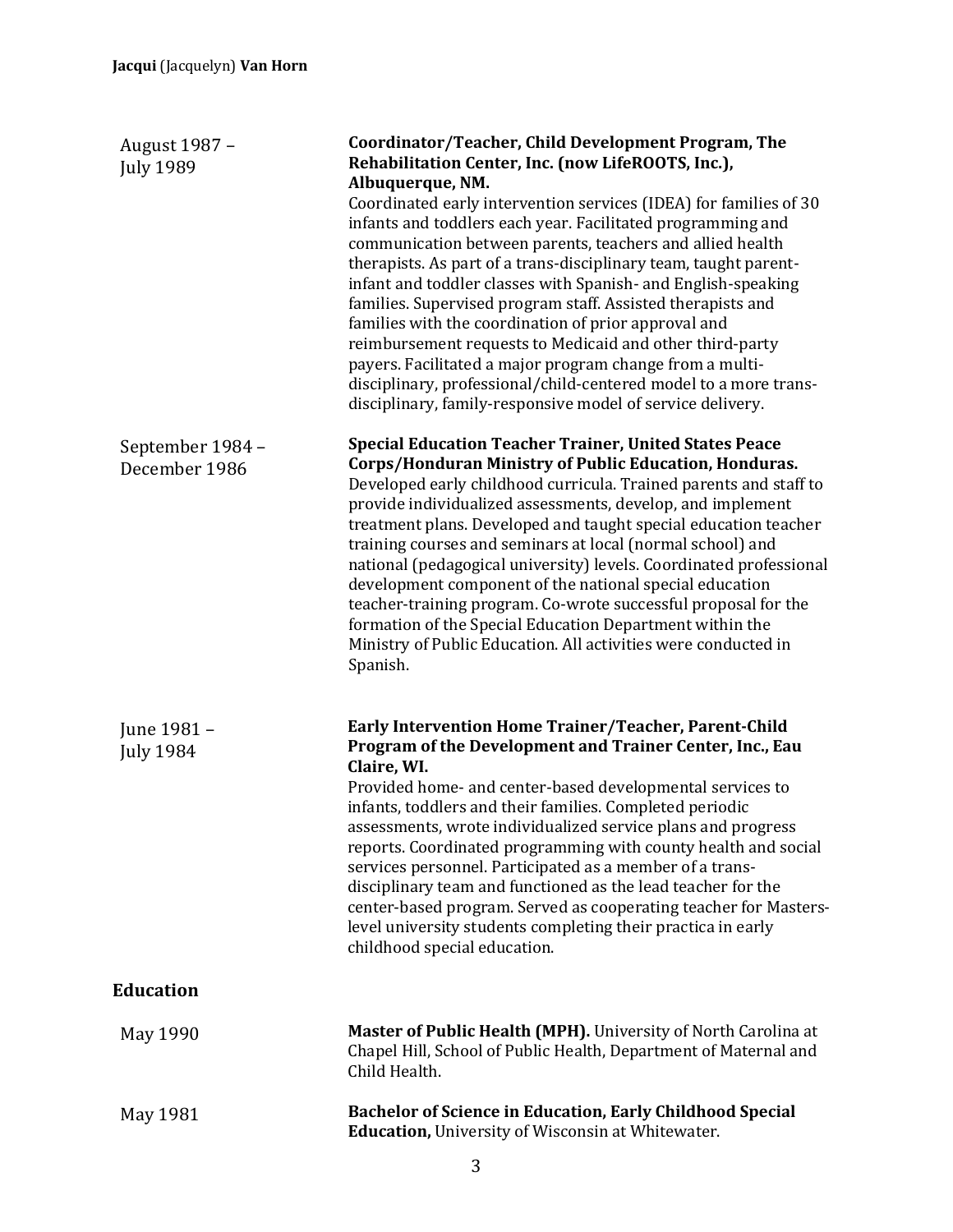## **Additional Credentials**

| <b>July 2019</b> | Co-recipient of the William M. Schafer, PhD, Award to Honor<br><b>Excellence in Reflective Supervision Leadership and</b><br>Inspiration awarded by the Alliance for the Advancement of<br>Infant Mental Health.                                                                                                       |
|------------------|------------------------------------------------------------------------------------------------------------------------------------------------------------------------------------------------------------------------------------------------------------------------------------------------------------------------|
| March 2011       | Circle of Security <sup>™</sup> Registered Parent Educator authorized to<br>implement the DVD-based parenting program to support healthy<br>parent-young child attachment relationships.                                                                                                                               |
| January 2008     | Infant Mental Health Mentor-Clinical (IMH-E® IV-C). Originally<br>endorsed by the Michigan Association for Infant Mental Health<br>(June 2007). This endorsement has since been recognized by the<br>New Mexico Association for Infant Mental Health upon annual<br>completion of continuing endorsement requirements. |

## **Recent Professional Activities**

| Currently | Provide fee-for-service reflective supervision/consultation and<br>training (in person and online) for early intervention (IDEA, Part<br>C), home visiting, mental health, Head Start, and other<br>professionals who are integrating infant mental health principles<br>and practices, including reflective practice into their work.<br>Current work is with practitioners in AK, ID, NM and WA.<br>Founding Member, New Mexico Association for Infant Mental<br>Health (NMAIMH); continued Association membership. |
|-----------|-----------------------------------------------------------------------------------------------------------------------------------------------------------------------------------------------------------------------------------------------------------------------------------------------------------------------------------------------------------------------------------------------------------------------------------------------------------------------------------------------------------------------|
| 2017-2018 | Contracted by the WA Association for Infant Mental Health as the<br>Reflective Practice Consultant to work with with the MIECHV<br>Region X Reflective Supervision Collaborative. Developed,<br>published, and supported implementation of the document titled,<br>"Reflective Supervision: A Guide from Region X to Enhance<br>Reflective Practice Among Home Visiting Programs", 2018.<br>https://www.wa-aimh.org/rs-guidelines-project                                                                             |
| 2015-2016 | Selected by the NM Children Youth and Families Department to<br>serve as a member of the Master Cadre of Trainers for the NM<br>Pyramid Model to support Social and Emotional Development in<br>Young Children (Contract completed).                                                                                                                                                                                                                                                                                  |
|           | Contracted (began 2014) by NM Children Youth and Families<br>Department, using Race to the Top Early Learning Challenge grant<br>funds to write and co-produce (with MediaDesigns, Inc.) a digital<br>movie-based professional development program with written<br>learning support materials. The program was designed to support<br>early childhood professionals across diverse work settings and                                                                                                                  |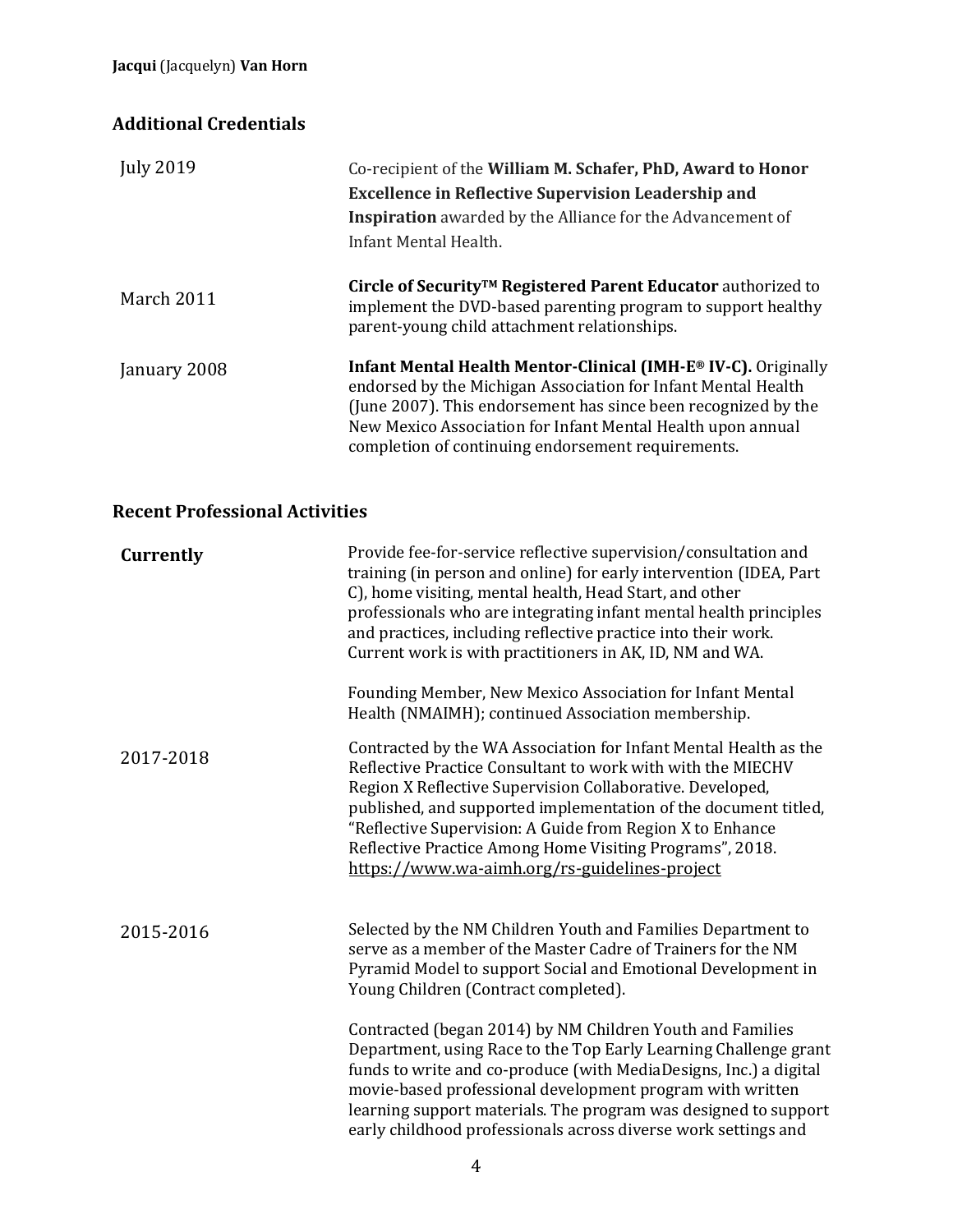|           | service systems to support the development of reflection in young<br>children and their parents, and to use reflective practice to<br>improve early childhood services. (Project was not funded to<br>completion due to decrease in available funding).                                                                                                                                                                                                                                                                |
|-----------|------------------------------------------------------------------------------------------------------------------------------------------------------------------------------------------------------------------------------------------------------------------------------------------------------------------------------------------------------------------------------------------------------------------------------------------------------------------------------------------------------------------------|
| 2013-2014 | Contracted by the Navajo Nation Office of Special Education and<br>Rehabilitation Services to provide professional development<br>training series addressing infant mental health to Growing in<br>Beauty service providers and collaborating community partners.<br>(Contract completed.)                                                                                                                                                                                                                             |
|           | Contracted by Aprendamos Early Intervention Program, Las<br>Cruces, NM, in collaboration with other community infant-family<br>service providers in the southern region of NM to provide a<br>second series of four day-long seminars addressing infant mental<br>health practice in clinical and non-clinical settings. (Contract<br>completed.)                                                                                                                                                                      |
|           | Contracted by the NMAIMH as the Endorsement Coordinator to<br>administer a statewide, competency-based professional<br>endorsement process that recognizes specified levels of infant<br>mental health competence in a broad range of professionals from<br>non-degreed health promotoras, doulas, childcare professionals,<br>to licensed, advanced-degreed professionals providing<br>educational, medical, nutritional and mental health services to<br>infants, toddlers and their families. (Contract completed). |
| 2011-2013 | Provided contract services to the NM Children Youth and Families<br>Department (CYFD) developing state standards and quality<br>measures for state-funded home visiting programs. (Contract<br>completed).                                                                                                                                                                                                                                                                                                             |
| 2011-2012 | Contract trainer, Aprendamos Early Intervention Program, Las<br>Cruces, NM, in collaboration with other community infant-family<br>service providers in the southern region of NM. Provided a series<br>of four day-long seminars addressing infant mental health<br>practice in clinical and non-clinical settings. (Contract completed.)                                                                                                                                                                             |
|           | Contract trainer for Idaho Association for Infant Mental Health -<br>provided the same training content in three Idaho communities<br>addressing relationship-based infant mental health practices.<br>(Contract completed.)                                                                                                                                                                                                                                                                                           |
|           | Co-facilitator, Child Abuse Intervention Summit for Paseo del<br>Norte REALIZE Project (Promoting Resiliency in Infants and<br>Toddlers through Policy Development and Promising Practices).<br>(Contract completed.)                                                                                                                                                                                                                                                                                                  |
|           | Contract trainer, Tresco TOTS Early Intervention Program, Las<br>Cruces, NM, in collaboration with other community infant-family<br>service providers in southern New Mexico including Early Head                                                                                                                                                                                                                                                                                                                      |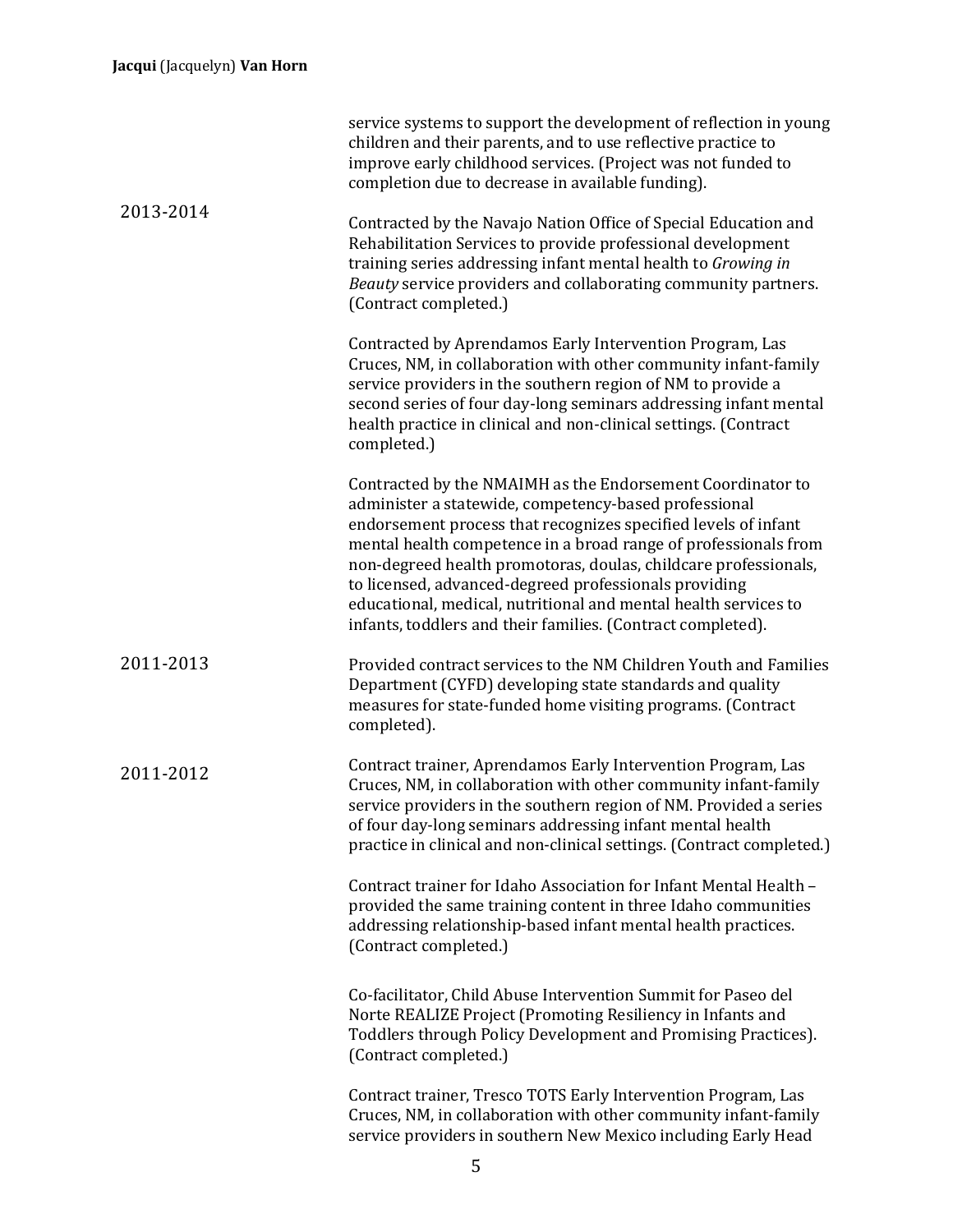|                                  | Start and GRADS Program staff. Provided a series of four, full day<br>seminars addressing infant mental health in non-clinical settings.<br>(Contract completed.)                                                                                                                                                                                                                                                                                                                                                                                                                                                                                                                                                                                                                                                |
|----------------------------------|------------------------------------------------------------------------------------------------------------------------------------------------------------------------------------------------------------------------------------------------------------------------------------------------------------------------------------------------------------------------------------------------------------------------------------------------------------------------------------------------------------------------------------------------------------------------------------------------------------------------------------------------------------------------------------------------------------------------------------------------------------------------------------------------------------------|
| 2010-2011                        | Contracted by CYFD Office of Child Development to: 1)<br>recommend revisions to the Infant/Toddler Early Learning<br>Guidelines so that they better address infant mental health and<br>cultural/linguistic diversity including children who are dual<br>language learners; 2) make recommendations related to the Child<br>Care Task Force's work regarding STAR Level 5 and develop a<br>crosswalk of national accreditation systems for child care<br>providers; 3) coordinate and write statewide home visiting needs<br>assessment for response to the federal Maternal, Infant and Early<br>Childhood Home Visitation Program of the Affordable Care Act;<br>and 4) coordinate planning efforts and write NM's Updated State<br>Plan in response to the same federal program/act. (Contract<br>completed.) |
| January -<br><b>June 2010</b>    | Infant-Toddler Childcare Teacher Mentor, Project PLAY (Play and<br>Language Attunement in Young Children). Contracted by the New<br>Mexico Association for the Education of Young Children<br>(NMAEYC). Provided onsite classroom support to infant-toddler<br>childcare teachers at 3 childcare centers and a Spanish-speaking<br>registered home provider, mentoring teachers to provide playful<br>interactions in their environments to promote inter-subjectivity,<br>play and language. Co-facilitated training workshops for teachers<br>and center directors. Collected, analyzed and interpreted<br>evaluation data. (Contract completed.)                                                                                                                                                              |
| August 2008 -<br><b>May 2009</b> | Contract Trainer/Consultant, Samaritan Counseling Services / St.<br>Joseph's Center for Children and Families, Albuquerque, NM.<br>Provided a 10-month series of training seminars and ongoing<br>reflective consultation to independently licensed mental health<br>practitioners who were expanding their practices to provide<br>infant mental health treatment services. (Contract completed)                                                                                                                                                                                                                                                                                                                                                                                                                |
| July 2008 -<br>June 2009         | Contract Trainer/Consultant, University of New Mexico Center for<br>Development and Disability Professional Development Team for<br>Home Visiting Programs funded by the Children Youth and<br>Families Department. (Contract completed.)                                                                                                                                                                                                                                                                                                                                                                                                                                                                                                                                                                        |
| January 2004 &<br>January 2005   | Early Childhood Development Consultant, Aga Kahn Development<br>Foundation. Provided training, technical assistance and<br>consultation to the Madrasa Resource Centers in Tanzania, Kenya,<br>and Uganda as well as to the East Africa Regional Program and the<br>Aga Kahn Development Foundation East Africa Office of Early<br>Childhood and Family Services. Topics addressed included<br>inclusive early childhood education practices, family engagement,                                                                                                                                                                                                                                                                                                                                                 |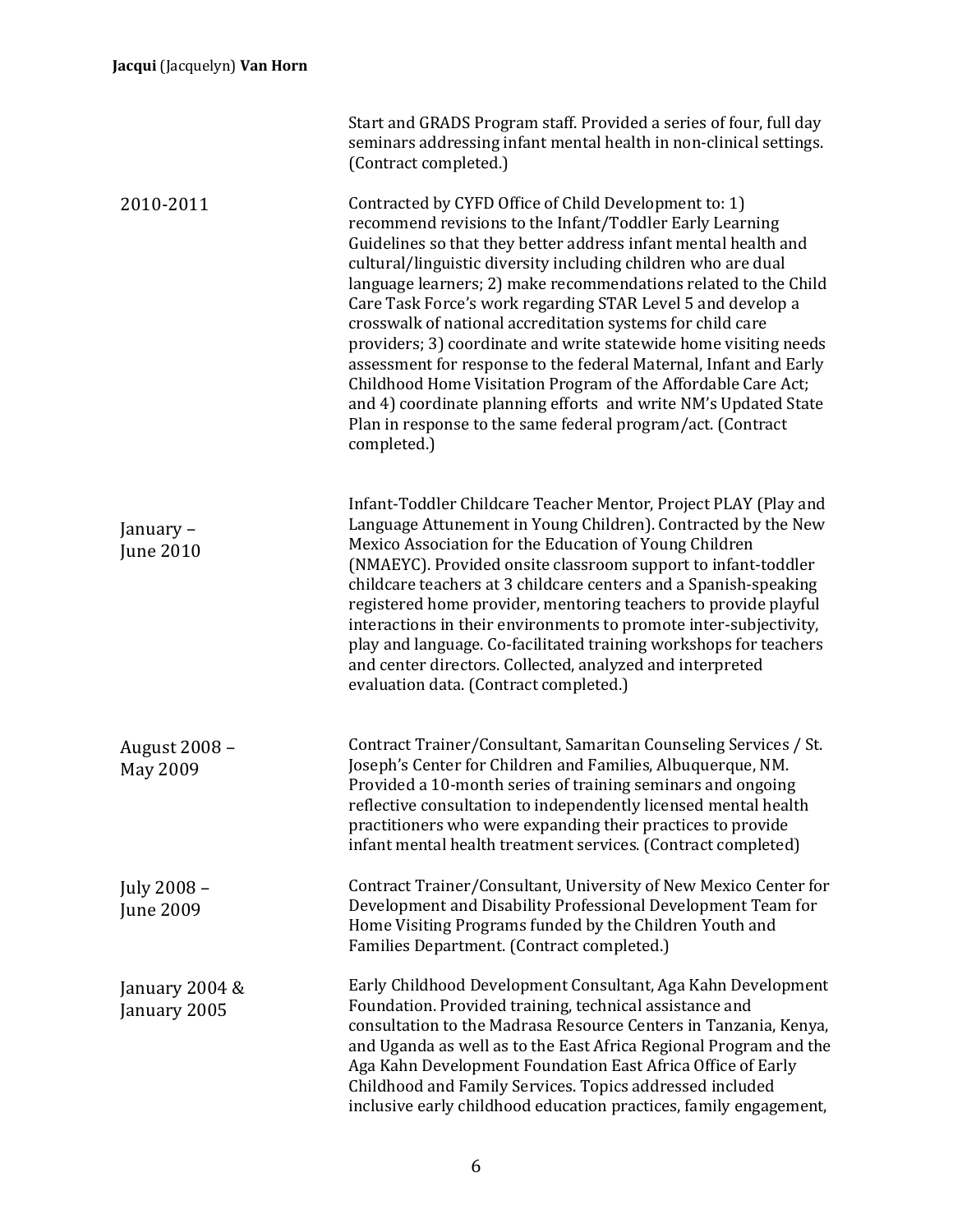|                                       | parent-child attachment relationships, and early childhood<br>development programming and evaluation. (Contract completed.)                                                                                                                                                                                                                                                                                                                                                                                                                                        |
|---------------------------------------|--------------------------------------------------------------------------------------------------------------------------------------------------------------------------------------------------------------------------------------------------------------------------------------------------------------------------------------------------------------------------------------------------------------------------------------------------------------------------------------------------------------------------------------------------------------------|
| September 2003 -<br><b>June 2004</b>  | Consultant to Solutions for Teams, Ltd. (contracted by the NM<br>Children Youth and Families Department) to conduct a statewide<br>needs assessment related to infant mental health and to develop<br>an infant mental health public awareness campaign. Provided<br>consultation regarding infant mental health content and<br>conducted focus groups in English and Spanish with families of<br>young children throughout the state to better understand family<br>needs, preferences for support, and service accessibility issues.<br>(Contract completed.)    |
| <b>Presentations and Publications</b> |                                                                                                                                                                                                                                                                                                                                                                                                                                                                                                                                                                    |
| 2021                                  | Fee-for-service training webinar Polyvagal Theory Basics:<br>Considerations for Reflective Practice online through The Parent-<br>Infant Study Center, Albuquerque, NM.                                                                                                                                                                                                                                                                                                                                                                                            |
|                                       | Invited speaker, Infant & Early Childhood Mental Health Institute,<br>Child and Family Behavioral Health Virtual Conference, Anchorage,<br>AK. Topics include: Reflective Practice: Why Mentalize? and<br>Enhancing Mentalization through Reflective Supervision.                                                                                                                                                                                                                                                                                                  |
|                                       | Invited speaker and round table discussion facilitator, NM Public<br>Education Department, 4 <sup>th</sup> Annual Virtual Town Hall Meeting to<br>Support Young Parents and Their Children. Parenting and Self-Care.                                                                                                                                                                                                                                                                                                                                               |
|                                       | Invited webinar speaker, WA-AIMH Polyvagal Theory Basics:<br>Considerations for Reflective Practice.                                                                                                                                                                                                                                                                                                                                                                                                                                                               |
| 2020                                  | Fee-for-service training seminars offered online due to Covid-19:<br>Enhancing Reflective Practice, Reflective Supervision: A Slow &<br>Intentional Stepping Back, Feelings Matter: Supporting Emotional<br>Literacy through Reflective Supervision, Exploring Parallel Process<br>through Reflective Supervision: The Impact of Relationships on<br>Relationships, Group Reflective Supervision: Opportunities and<br>Complexities, and Polyvagal Theory Basics: Considerations for<br>Reflective Practice at the Parent-Infant Study Center, Albuquerque,<br>NM. |
| 2019                                  | Van Horn, J. (2019). Exploring professional ethics through diversity<br>informed reflective supervision. ZERO TO THREE, Vol. 40, Number 1,<br>pp. 5-10.                                                                                                                                                                                                                                                                                                                                                                                                            |
|                                       | Fee-for-service training seminars: Group Reflective Supervision:<br>Opportunities & Complexities; Exploring Parallel Process through<br>Reflective Supervision: The Impact of Relationships on Relationships;<br>Feelings Matter: Supporting Emotional Literacy through Reflective<br>Supervision; Reflective Supervision: A Slow & Intentional Stepping                                                                                                                                                                                                           |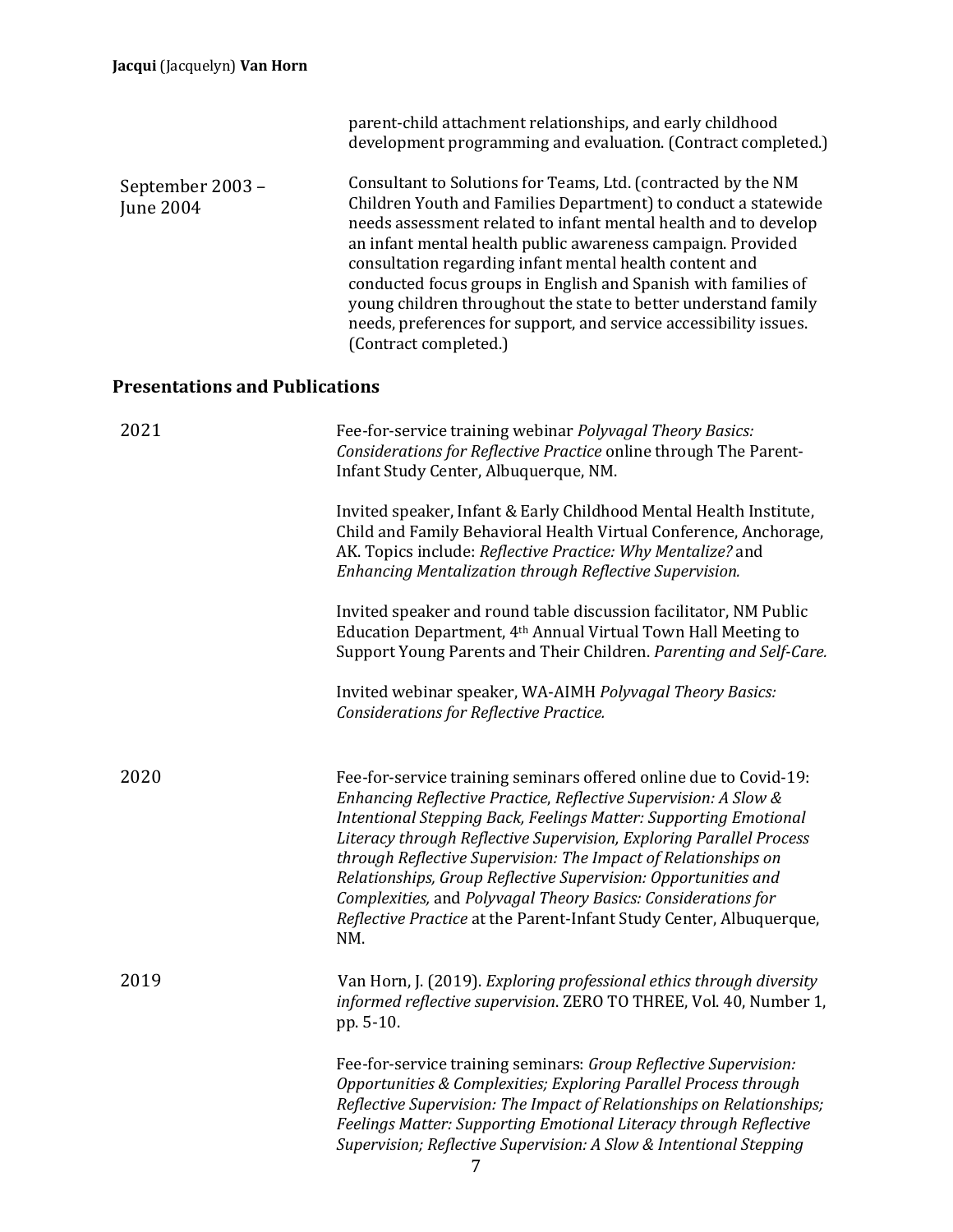|      | back; Getting Unstuck: A Reflective Supervision Seminar, and<br>Enhancing Reflective Practice, through the Parent-Infant Study<br>Center, Albuquerque, NM.                                                                                                                                                                                                                                                                                                                                                             |
|------|------------------------------------------------------------------------------------------------------------------------------------------------------------------------------------------------------------------------------------------------------------------------------------------------------------------------------------------------------------------------------------------------------------------------------------------------------------------------------------------------------------------------|
| 2018 | Van Horn, J. (2018) Lead author, Reflective Supervision: A Guide from<br>Region X to Enhance Reflective Practice Among Home Visiting<br>Programs, https://www.wa-aimh.org/rs-guidelines-project                                                                                                                                                                                                                                                                                                                        |
|      | Invited speaker, NMAIMH Annual Meeting: Learning to Understand<br>the Minds of Others, Albuquerque, NM.                                                                                                                                                                                                                                                                                                                                                                                                                |
|      | Invited Keynote address: "On Becoming Reflective" MIECHV Region X<br>Innovation Grant Reflective Supervision Summit, May 8, 2018.<br>Seattle, WA.                                                                                                                                                                                                                                                                                                                                                                      |
|      | Co-trainer (with Courtney Lewis, LPCC, IMH-E), Exploring Power &<br>Privilege through the Lens of Reflective Supervision, Las Cruces, NM.<br>Sponsored by NMAIMH.                                                                                                                                                                                                                                                                                                                                                      |
| 2017 | Fee-for-services trainings: Reflective Supervision Basics, Getting the<br>MOST Out of Reflective Supervision, When Reflection is Difficult:<br>Supporting Reflection when Presented with Non-reflective "Ways of<br>Being" and Situational Challenges, Albuquerque, NM.                                                                                                                                                                                                                                                |
|      | Reflective Practice Webinars - developed and provide a five-part<br>series of live and recorded webinars addressing reflective practice:<br>Authentic Curiosity: Essential to Reflective Practice; Supporting<br>Reflection in Parents; Asking Questions that Support Reflection;<br>Learning to Understand the Minds of Others; and When Reflection is<br>Difficult: Supporting Reflection when Presented with Non-reflective<br>"Ways of Being" and Situational Challenges www.parent-<br>infantstudycenter.com/shop |
|      | Contracted training series: Planning, Implementing and Evaluating<br>Socialization Experiences that Promote Healthy Parent-Child<br>Relationships. A three-part series of trainings for home-based Early<br>Head Start staff working throughout NM for YDI. Albuquerque and<br>Española, NM.                                                                                                                                                                                                                           |
| 2016 | Fee-for-service training. Providing Effective Reflective Supervision.<br>Albuquerque, NM.                                                                                                                                                                                                                                                                                                                                                                                                                              |
|      | Contract training. Child Development & Play Therapy: Arranging the<br>Puzzle Pieces. Small Steps Child Counseling sponsored this<br>community-training event in Albuquerque, NM.                                                                                                                                                                                                                                                                                                                                       |
|      | Contract training. Understanding the Missing Piece: What Mental<br>Health Clinicians did not Learn in Graduate School About Infant and<br>Early Childhood Development; and                                                                                                                                                                                                                                                                                                                                             |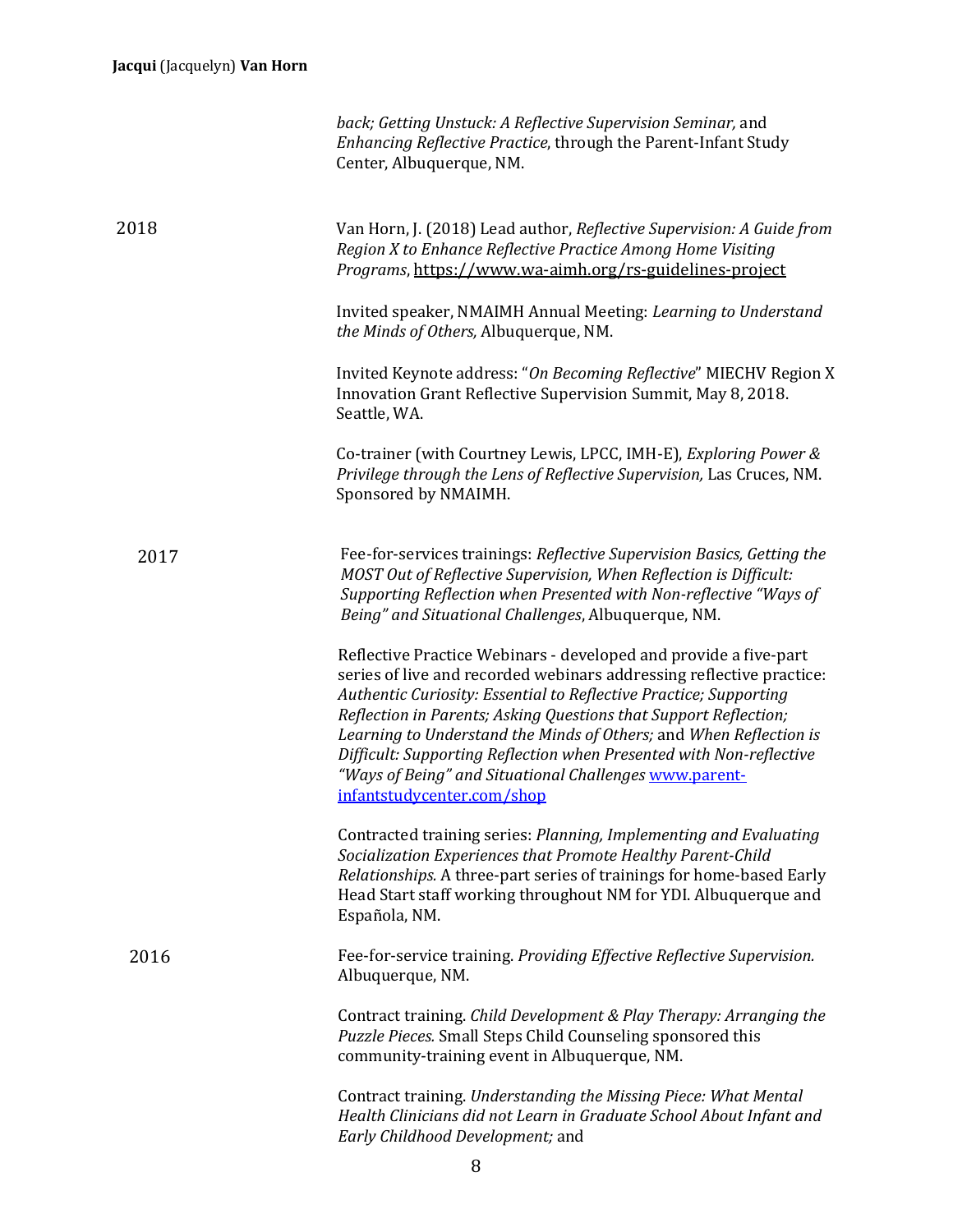| Using the Ages & Stages Questionnaires (ASQ) Collaboratively with |
|-------------------------------------------------------------------|
| Parents to Understand Development and Plan Developmentally        |
| <i>Appropriate Interventions.</i> Contracted by Small Steps Child |
| Counseling and A Child's Voice, Albuquerque, NM.                  |

Contract training. *Infant Mental Health and Early Brian* Development. YDI Early Head Start-Child Care Collaborative and Home-based providers preservice training. Albuquerque, NM

Invited speaker. *NMAIMH Endorsement for Culturally-Sensitive*, *Relationship-Focused Practice Promoting Infant Mental Health* and Assessment of Parent-Child Interactions Across various Service *Settings.* Southwestern College New Earth Institute Infant Mental Health Certificate Program, Santa Fe, NM

Invited speaker to the NM Early Learning Institute. *Pyramid Model for Supporting the Social & Emotional Competence of Infants and Young Children: A Focus on Relationships & Targeted Supports.* Bernalillo, NM.

Co-presented four-day Training-of-Trainers events for a broad range of early childhood trainers and providers in Santa Fe, NM. *Pyramid Model for Supporting the Social & Emotional Competence of Infants and Young Children: The Infant-Toddler Modules.* 

2015 **Trainer.** Getting the MOST Out of Reflective Supervision. Provided two day-long seminar sessions to support professionals who were engaged in reflective supervision either as supervisors or as participants/supervisees. Albuquerque, NM.

> Participated as a member of a panel of reflective practice experts at the NM FOCUS Cross-Sector Consultants Conference in Santa Fe, NM.

Participated as a panel member in a webinar exploring reflective practice sponsored by New Mexico Communities of Care.

Contract training for United Way of Santa Fe County. *Reflection as a Critical Skill in Infant-Family Work* in Santa Fe, NM.

Contract training. *Making Sense of Our Observations of Parent-Infant Interactions: Understanding Infant and Teen Parent Capacities for Emotional and Social Functioning* for the NM GRADS Summer Training Institute in Socorro, NM.

Co-presented four-day Training-of-Trainers events for a broad range of early childhood trainers and providers in Albuquerque, NM. Pyramid Model for Supporting the Social & Emotional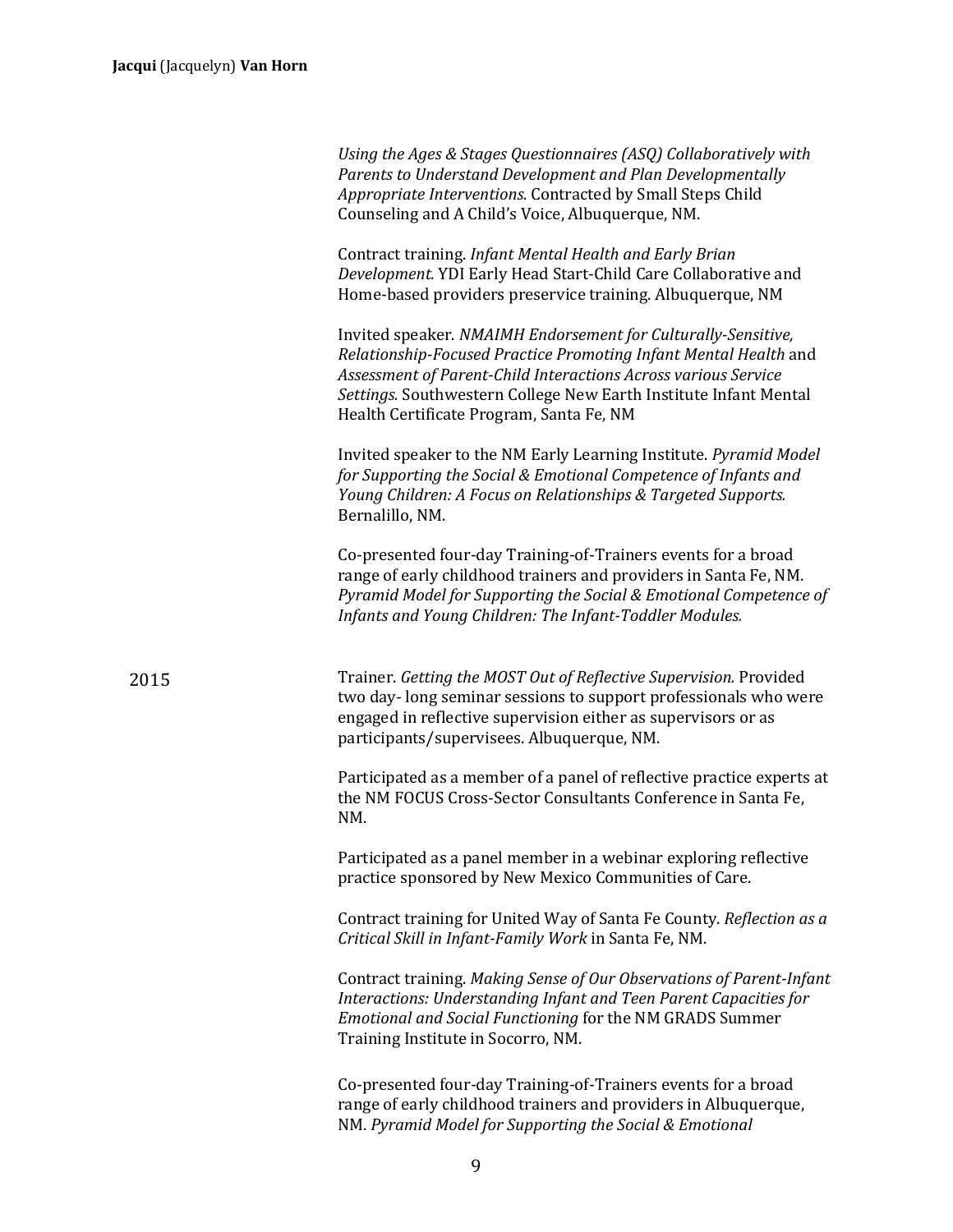|      | Competence of Infants and Young Children: The Infant-Toddler<br>Modules.                                                                                                                                                                                                                                                        |
|------|---------------------------------------------------------------------------------------------------------------------------------------------------------------------------------------------------------------------------------------------------------------------------------------------------------------------------------|
| 2014 | Contracted by YDI to provide a three-part training series: 1)<br>Understanding the Amygdala: How the Perception of Safety and<br>Danger Affect Learning Interactions; 2) Trauma 101; and 3)<br>Authentic Curiosity: Understanding the Perspective of Another Before<br>Trying to Influence their Behavior (Nov. and Dec. 2014). |
|      | Getting the MOST Out of Reflective Supervision. A fee-for-service<br>seminar at The Parent-Infant Study Center, Albuquerque, NM.                                                                                                                                                                                                |
|      | Relating to Young Children's Fears: Reflecting on How Best to<br>Support Coping Skills. NMAEYC Conference in Albuquerque, NM.                                                                                                                                                                                                   |
|      | Applying Infant Mental Health principles to GRADS Work. School<br>Health Education Institute, Albuquerque, NM                                                                                                                                                                                                                   |
| 2013 | Discovering the Role of Reflection in work with Infants, Toddlers and<br>their Families. NMAEYC Conference in Albuquerque, NM.                                                                                                                                                                                                  |
| 2011 | La Vida Felicidad Early Intervention Program (Los Lunas, NM)<br>inservice addressing Reflective Supervision.                                                                                                                                                                                                                    |
| 2010 | Families Under Stress: Applying Infant Mental Health Strategies in<br>Early Head Start (full day seminar) and Reflective Supervision:<br>Essential for Program Quality (half-day seminar for center directors<br>and other management staff for Youth Development Inc. (YDI) Pre-<br>service Education Conference.              |
|      | Early Care and Education: Building the Brains & Futures of Young<br>Children One Diaper, One Bottle, One Nap at a Time- Childcare<br>Retreat - half-day seminar for childcare providers from centers in<br>Albuquerque, Belen, and Moriarty, NM.                                                                                |
| 2008 | Co-presenter with Mary Warren, PhD, IMH-E® (IV-P). Infant Toddler<br>Mental Health Coalition of Arizona, Competency-based Endorsement<br>Recognizing the Infant-Family Workforce. Early Childhood Mental<br>Health Systems of Care Summit, Window Rock, AZ.                                                                     |
|      | Co-presenter with Deborah Harris, LISW, IMH-E® (IV-C), Reflective<br>Supervision in New Mexico: Multiple Settings, Multiple Benefits. Pre-<br>conference session for the 4 <sup>th</sup> Annual Interdiscisplinary Early Care<br>and Intervention Conference, Albuquerque, NM.                                                  |
|      | Using Video-taping to Support Nurturing Interactions. Break-out<br>session for the 4 <sup>th</sup> Annual Interdiscisplinary Early Care and<br>Intervention Conference, Albuquerque, NM.                                                                                                                                        |